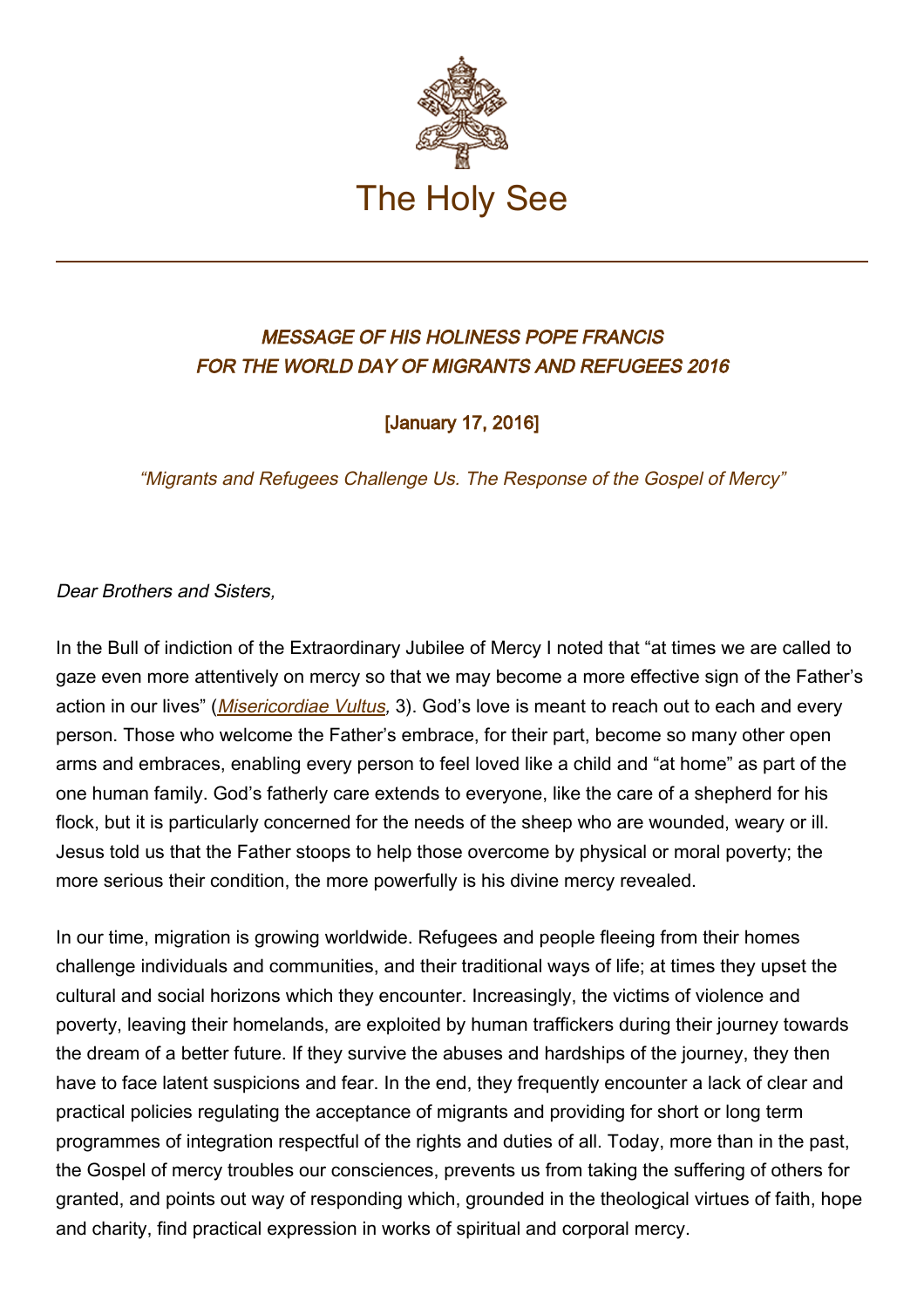In the light of these facts, I have chosen as the theme of the 2016 World Day of Migrants and Refugees: Migrants and Refugees Challenge Us. The Response of the Gospel of Mercy. Migration movements are now a structural reality, and our primary issue must be to deal with the present emergency phase by providing programmes which address the causes of migration and the changes it entails, including its effect on the makeup of societies and peoples. The tragic stories of millions of men and women daily confront the international community as a result of the outbreak of unacceptable humanitarian crises in different parts of the world. Indifference and silence lead to complicity whenever we stand by as people are dying of suffocation, starvation, violence and shipwreck. Whether large or small in scale, these are always tragedies, even when a single human life is lost.

Migrants are our brothers and sisters in search of a better life, far away from poverty, hunger, exploitation and the unjust distribution of the planet's resources which are meant to be equitably shared by all. Don't we all want a better, more decent and prosperous life to share with our loved ones?

At this moment in human history, marked by great movements of migration, identity is not a secondary issue. Those who migrate are forced to change some of their most distinctive characteristics and, whether they like or not, even those who welcome them are also forced to change. How can we experience these changes not as obstacles to genuine development, rather as opportunities for genuine human, social and spiritual growth, a growth which respects and promotes those values which make us ever more humane and help us to live a balanced relationship with God, others and creation?

The presence of migrants and refugees seriously challenges the various societies which accept them. Those societies are faced with new situations which could create serious hardship unless they are suitably motivated, managed and regulated. How can we ensure that integration will become mutual enrichment, open up positive perspectives to communities, and prevent the danger of discrimination, racism, extreme nationalism or xenophobia?

Biblical revelation urges us to welcome the stranger; it tells us that in so doing, we open our doors to God, and that in the faces of others we see the face of Christ himself. Many institutions, associations, movements and groups, diocesan, national and international organizations are experiencing the wonder and joy of the feast of encounter, sharing and solidarity. They have heard the voice of Jesus Christ: "Behold, I stand at the door and knock" (Rev 3:20). Yet there continue to be debates about the conditions and limits to be set for the reception of migrants, not only on the level of national policies, but also in some parish communities whose traditional tranquillity seems to be threatened.

Faced with these issues, how can the Church fail to be inspired by the example and words of Jesus Christ? The answer of the Gospel is mercy.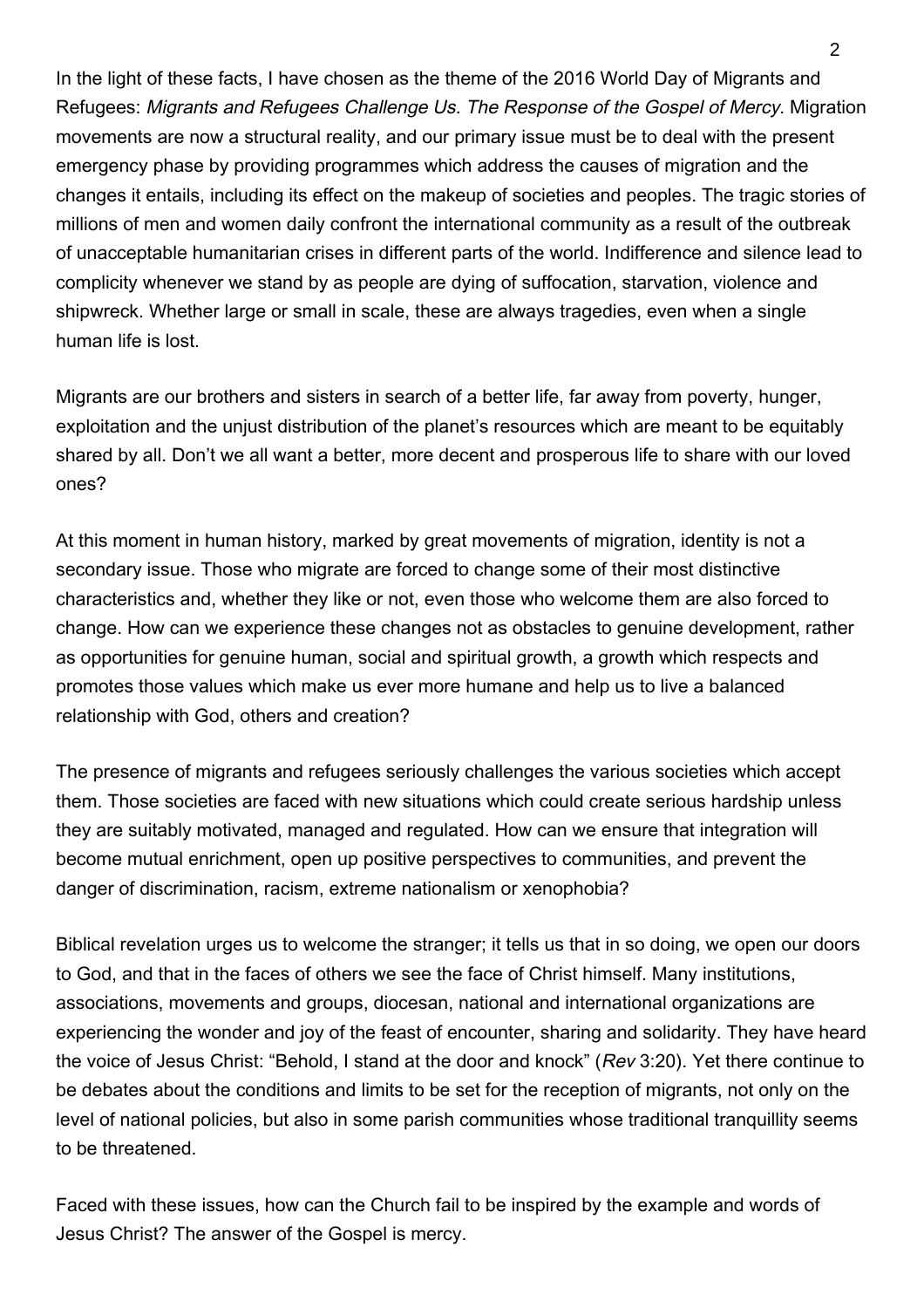In the first place, mercy is a gift of God the Father who is revealed in the Son. God's mercy gives rise to joyful gratitude for the hope which opens up before us in the mystery of our redemption by Christ's blood. Mercy nourishes and strengthens solidarity towards others as a necessary response to God's gracious love, "which has been poured into our hearts through the Holy Spirit" (Rom 5:5). Each of us is responsible for his or her neighbour: we are our brothers' and sisters' keepers, wherever they live. Concern for fostering good relationships with others and the ability to overcome prejudice and fear are essential ingredients for promoting the culture of encounter, in which we are not only prepared to give, but also to receive from others. Hospitality, in fact, grows from both giving and receiving.

From this perspective, it is important to view migrants not only on the basis of their status as regular or irregular, but above all as people whose dignity is to be protected and who are capable of contributing to progress and the general welfare. This is especially the case when they responsibly assume their obligations towards those who receive them, gratefully respecting the material and spiritual heritage of the host country, obeying its laws and helping with its needs. Migrations cannot be reduced merely to their political and legislative aspects, their economic implications and the concrete coexistence of various cultures in one territory. All these complement the defence and promotion of the human person, the culture of encounter, and the unity of peoples, where the Gospel of mercy inspires and encourages ways of renewing and transforming the whole of humanity.

The Church stands at the side of all who work to defend each person's right to live with dignity, first and foremost by exercising the right not to emigrate and to contribute to the development of one's country of origin. This process should include, from the outset, the need to assist the countries which migrants and refugees leave. This will demonstrate that solidarity, cooperation, international interdependence and the equitable distribution of the earth's goods are essential for more decisive efforts, especially in areas where migration movements begin, to eliminate those imbalances which lead people, individually or collectively, to abandon their own natural and cultural environment. In any case, it is necessary to avert, if possible at the earliest stages, the flight of refugees and departures as a result of poverty, violence and persecution.

Public opinion also needs to be correctly formed, not least to prevent unwarranted fears and speculations detrimental to migrants.

No one can claim to be indifferent in the face of new forms of slavery imposed by criminal organizations which buy and sell men, women and children as forced labourers in construction, agriculture, fishing or in other markets. How many minors are still forced to fight in militias as child soldiers! How many people are victims of organ trafficking, forced begging and sexual exploitation! Today's refugees are fleeing from these aberrant crimes, and they appeal to the Church and the human community to ensure that, in the outstretched hand of those who receive them, they can see the face of the Lord, "the Father of mercies and God of all consolation" (2 Cor 1:3).